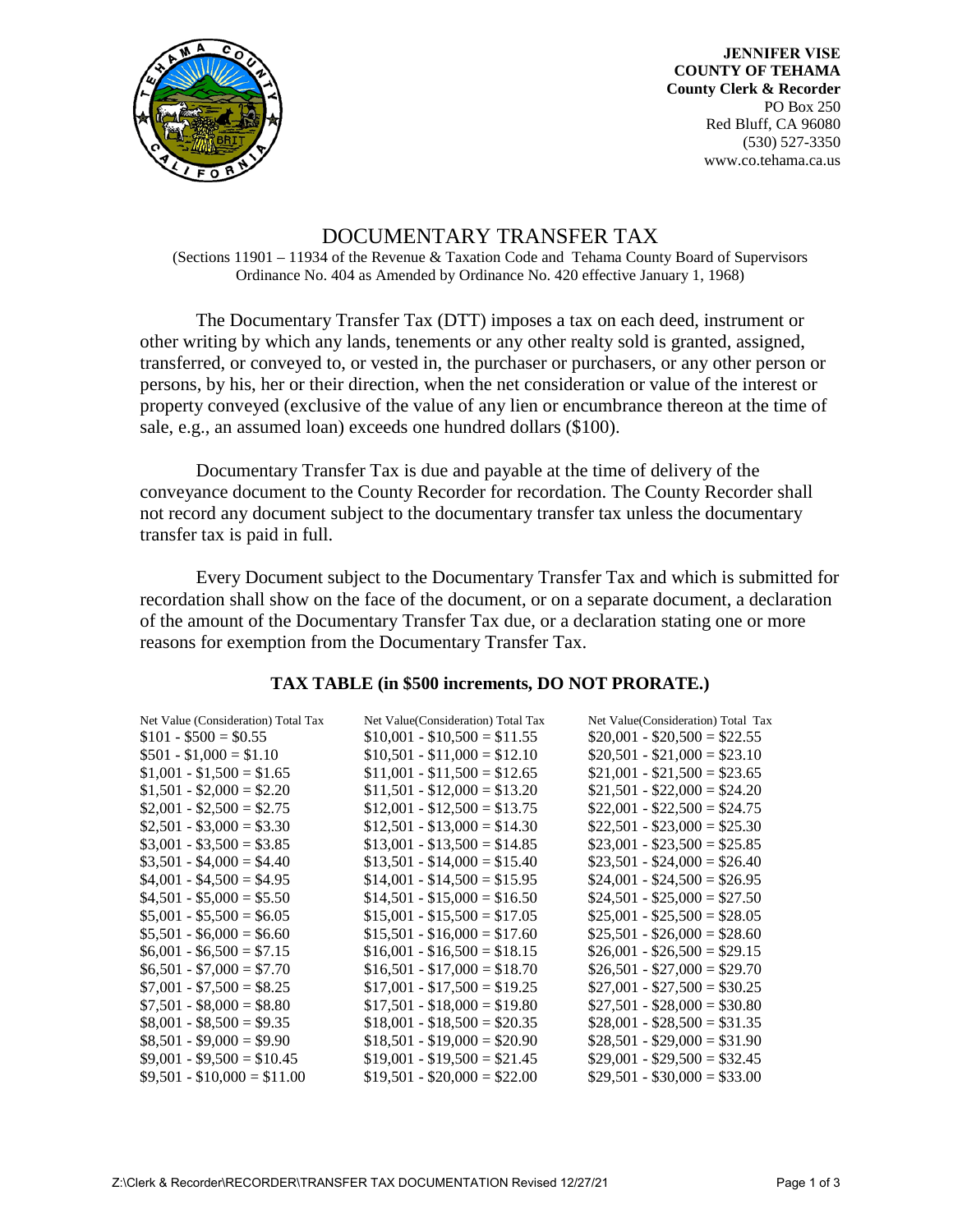

## **Information Sheet**

## **TRANSFER TAX EXEMPTIONS UNDER REVENUE & TAXATION CODE**

Following is a list of real estate transactions that are exempt from documentary transfer tax under sections 11911-11930 of the Revenue and Taxation (R&T) Code.

When a transaction is exempt, the reason for the exemption must be noted on the document or on a separate signed affidavit. The reason must reference the R&T Code section and include the appropriate wording as shown below.

Additional verification may be required to demonstrate a specific exemption applies to the transaction.

| R&T<br>Code | <b>Reason for Exemption with</b><br><b>Required Wording</b>               | <b>Applicable Situations or</b><br><b>Conditions</b>                                              |
|-------------|---------------------------------------------------------------------------|---------------------------------------------------------------------------------------------------|
| 11911       | Gift                                                                      | Bona fide gift                                                                                    |
| 11911       | Value or consideration is less than \$100                                 | The property being transferred has a<br>fair market value of less than \$100.00.                  |
| 11911       | Liened to full value                                                      | The value of the liens outstanding<br>equals or exceeds the value of the<br>property.             |
| 11911       | Agent to principal, funds of the grantee<br>used to purchase the property | Only applicable when two deeds are<br>recorded concurrently.                                      |
| 11921       | Instrument securing a debt for collateral<br>purposes only                | Used on Assignments of Lease and/or<br>Rents for collateral purposes only. Not<br>valid on deeds. |
| 11922       | Governmental agency acquiring title                                       | Includes foreclosing beneficiary to<br>FHLMC or FNMA.                                             |